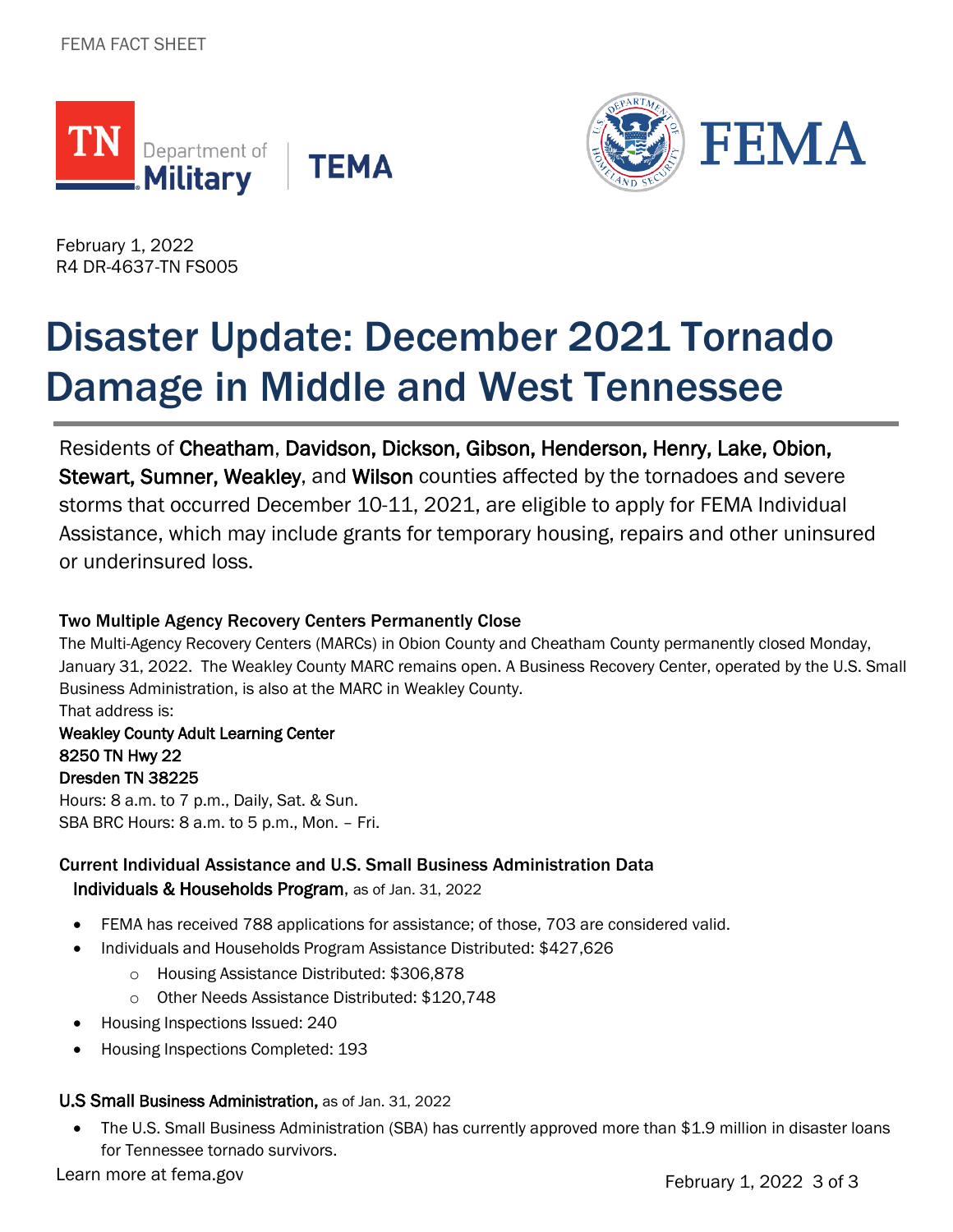### KEY MESSAGES:

- Disaster Survivor Assistance will continue reaching out to tornado survivors by going door-to-door in Cheatham, Dickson, Gibson, Henderson, Henry, Lake, Stewart, Wilson and Weakley counties to answer questions about FEMA assistance, help survivors apply for FEMA and update applications already filed. All staff carry FEMA identification.
	- o To date, DSA specialists have visited approximately 1,896 homes and 201 community and faith-based organizations.
- If your personal property or primary residence was damaged when a line of tornadoes touched down in middle and west Tennessee in December, consider applying for FEMA assistance even if you have insurance. Don't wait until after you receive your insurance settlement to apply. First, file your insurance claim, then apply for FEMA. We cannot duplicate benefits, but once you are in the agency's application system, you can submit documentation on your insurance settlement or claim denial when you receive it, and any uncovered damage may be considered.
- If you receive a determination letter stating you are ineligible for assistance or your application is incomplete, do not be frustrated or discouraged. Instead, just read the entire letter to find out what's needed for FEMA to continue processing your application. Many times, it's a simple fix. You have 60 days from the date on your FEMA decision letter to submit a written appeal and supporting documentation.
- Tornado survivors in Cheatham, Davidson, Dickson, Gibson, Henderson, Henry, Lake, Obion, Stewart, Sumner, Weakley, and Wilson counties who wish to receive FEMA assistance, must apply with FEMA. If you fill out paperwork, for example, with a nonprofit organization or a local government office, that doesn't create a FEMA application. The only way to be considered for FEMA assistance, is to apply with FEMA.
	- $\circ$  There are several ways to apply: Online at [DisasterAssistance.gov,](https://www.disasterassistance.gov/) visit the MARC in Weakley County, use the FEMA app, which can be easily downloaded to a smartphone, or call the FEMA Helpline at 800- 621-3362. Specialists are available from 6 a.m. to 10 p.m. local time, seven days a week. If you use a relay service, such as video relay service (VRS), captioned telephone service or others:
		- Update the "Current Phone" field using the relay service phone number
		- $\cdot$  Add "Relay Service" to the Note box; provide FEMA with your number.
- The SBA is operating two Business Recovery Centers (BRCs) in middle and west Tennessee, located in Weakley (inside the MARC) and Davidson counties. All BRCs are open Monday - Friday, 8 a.m. - 5 p.m.; offices are closed Saturday and Sunday. \**Locations are listed at the end of this document.*
	- $\circ$  Once you apply for FEMA, you may be referred to the U.S. Small Business Administration (SBA). In times of disasters, the SBA offers low-interest loans for businesses, homeowners and renters. There's no obligation to accept a loan, but you may miss out on the largest source of federal disaster recovery funds if you don't apply.
	- $\circ$  Business owners and individuals may also obtain information and loan applications by calling the SBA's Customer Service Center at 1-800-659-2955 (1-800-877-8339 for the deaf and hard-of-hearing) or by emailing [DisasterCustomerService@sba.gov.](mailto:DisasterCustomerService@sba.gov) Loan applications can also be downloaded at [sba.gov/disaster.](https://www.sba.gov/funding-programs/disaster-assistance)
- Be Careful of Fraud. Federal and Tennessee emergency management officials are urging residents to be